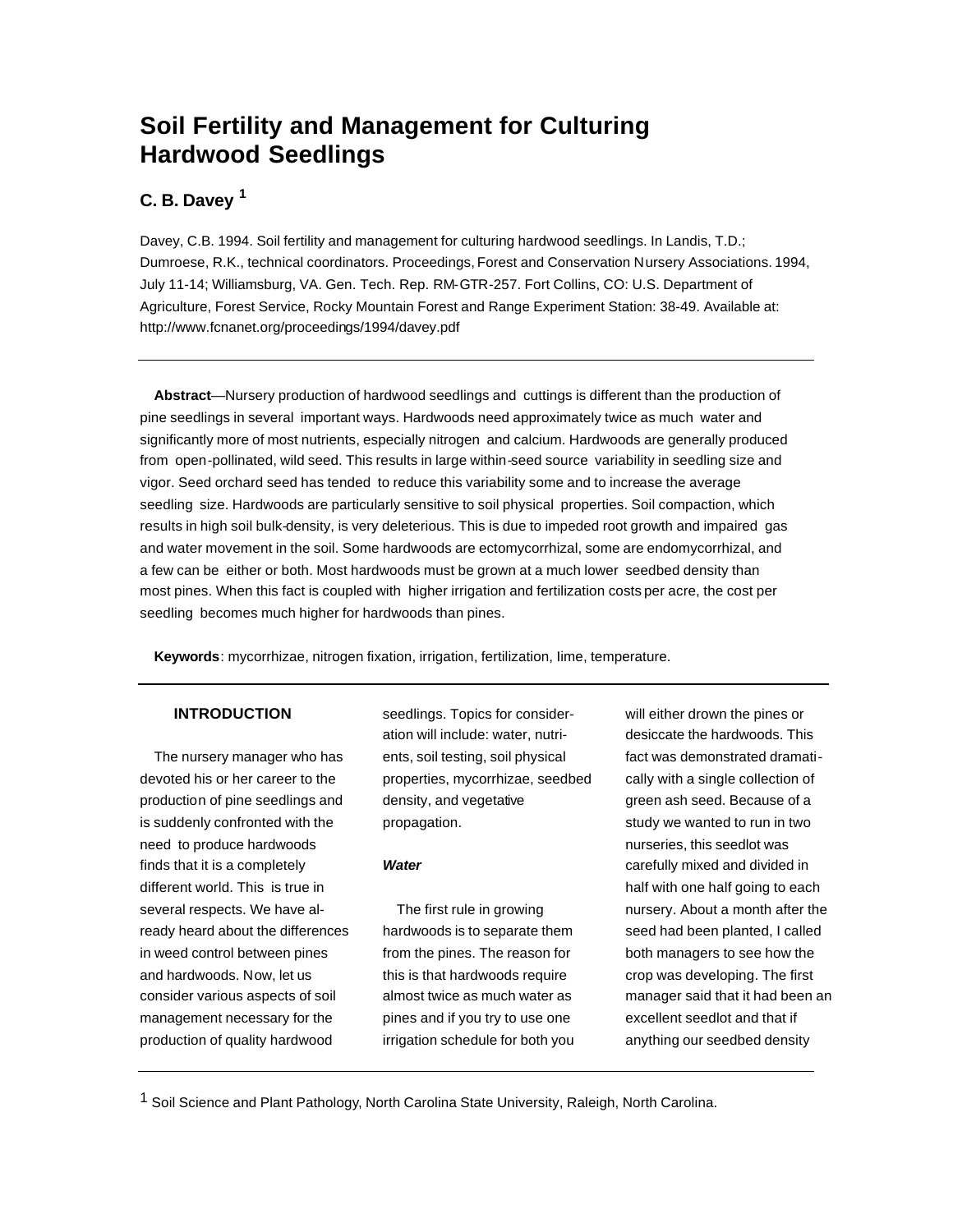was bit high. The second manager said that the seedlot had been bad and that he estimated only about 3% germination. This prompted a visit to the second nursery. There I found that the green ash seed had been planted in one bed in the middle of a field of loblolly pine beds. The pines were growing beautifully and the green ash was exactly as described - very sparse. Subsequent observations have confirmed that whereas pines may do well with about one inch of water per week, hardwoods need about two inches per week. This is especially critical during germination and emergence of the hardwoods. These general amounts of water include rain plus irrigation and must be used only as a general guide. If a nursery receives a big rain of four inches in a few hours, that does not mean that no irrigation will be needed for two weeks. Interestingly, over the years, I have had more trouble getting people to use less water than to use more water. In some nurseries, I have wondered why there weren't cattails growing in the beds. The bottom line on this is that irrigation needs to be done correctly and hardwoods do demand more water than pines.

## *Nutrition and Soil Fertility*

In the sections that follow, I will attempt to not only give some notion about hardwood seedling nutrition but also for

some key nutrients, how hardwoods differ from pines. However, it must be recognized that soil fertility is only one significant factor in a suite of three factors. The other two are soil physical factors and soil biological factors. Although we will stress fertility management, it cannot be considered in a vacuum. Thus the other two legs of our three-legged stool will also be covered.

There are sixteen elements that are known to be essential for the growth of all tree seedlings and one additional one for the growth of nitrogen-fixing species. Of these elements, four come from the atmosphere and the rest from the soil. These essential elements are conveniently divided into two groups, those that are needed in the plant in fairly large amounts (called macro-elements) and those that are needed in very small amounts (called microelements). The micro-elements have sometimes been called the minor elements, but that gives the false impression that they are somehow less important than the macro-elements. They are all absolutely essential for tree growth.

## *Macro-elements*

Carbon (C), hydrogen (H) and oxygen (O) come from the atmosphere as water, oxygen, and carbon dioxide. They are the elements that are needed in largest amounts for tree growth. However, we seldom include them in a discussion of fertility management. For this discussion we will assume that there will be adequate air and water to take care of those needs.

## **Nitrogen (N)**

Hardwood seedlings come in two groups in regard to their N needs. The first group, which include a majority of hardwoods require a source of fertilizer N. They need about 50% more N than most pines. Thus, they are heavy N feeders. The second group of hardwoods associate with certain microbes, form nodules on their roots, and provide their own N. Certain leguminous species, such as black locust, associate with bacteria called *Rhizobium.* while other species such as alders, Russianolive, or casuarina associate with an actinomycete called *Franki*a. The result is the same in both cases. The microbes live in nodules on the plant roots and convert atmospheric N into forms that the plant can use. In practice, we usually do not apply fertilizer-N to the N-fixing species until the middle of June. If they are well nodulated and growing up to expectations, we continue to refrain from fertilizing with N. However, if there is a lack of nodulation and growth is subpar, we simply pick these species up on the regular N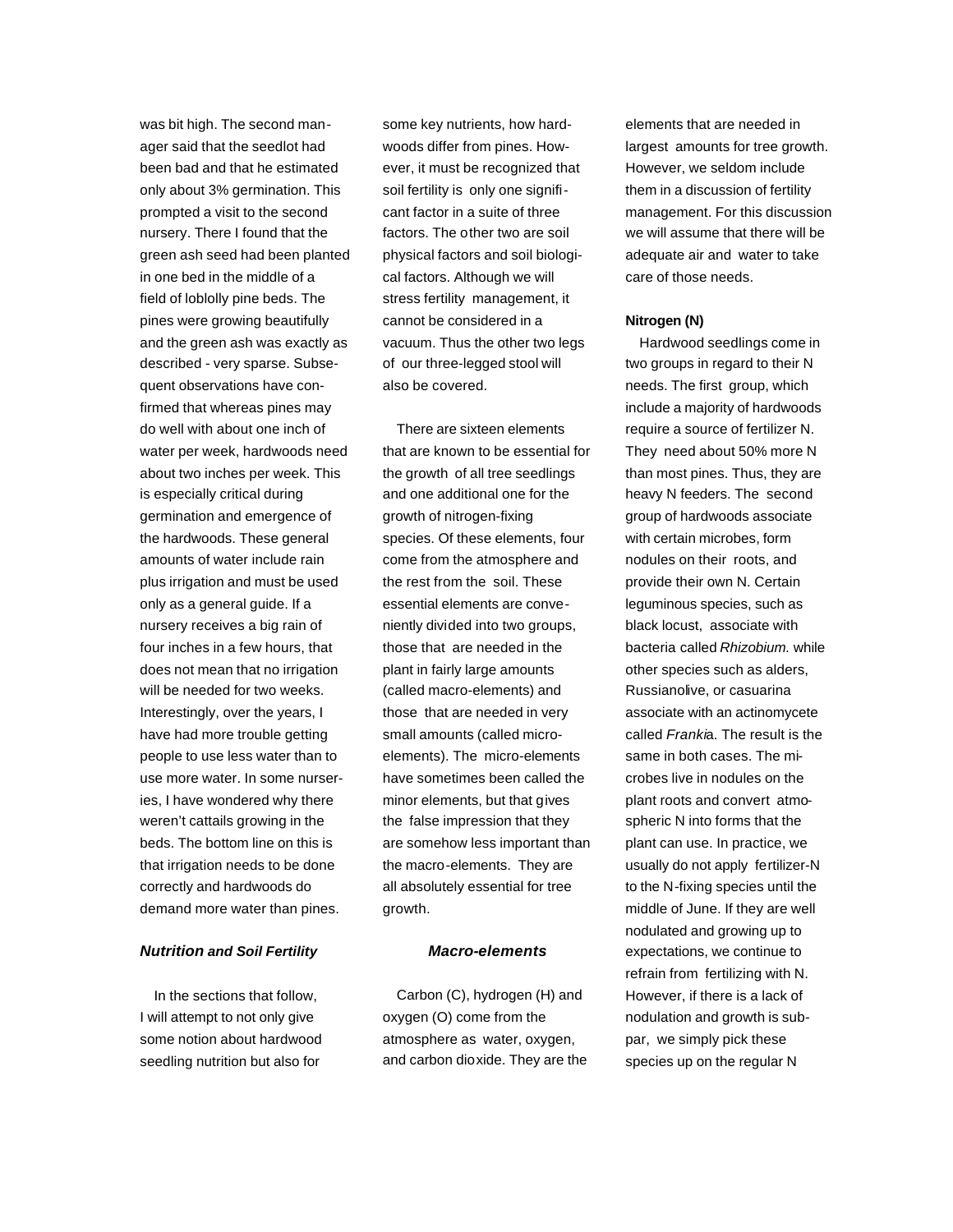fertilization schedule for the rest of the growing season. A lack of nodulation may occur in the year following soil fumigation.

Nitrogen is needed for growth. But sometimes it can also stimulate seed germination. Studies by Auchmoody (1982) suggested that certain recalcitrant seed can be stimulated to germinate through the action of nitrate. He applied either urea or calcium nitrate to cherry *(Prunus pennsylvanica* ) seed and observed a strong germination stimulation. Rates of application of 50 lbs. N/acre (56 kg N/ha) were effective. Since both nitrogen sources were equally effective, he concluded that the stimulation was related either to the direct action of the applied nitrate in the calcium nitrate or to nitrate derived from the urea via nitrification. Both phosphorus (P) and potassium (K) were included in the treatments but neither stimulated germination above that produced by the N alone.

Some authors have shown a strong clonal response to fertilization. Curlin (1967) grew 22 clones of cottonwood *(Populus deltoides* Bartr.) cuttings, using a single rate of ammonium nitrate fertilization. He found a strong clonal response to the fertilizer in plant height, diameter, and volume. Since most hardwood seed being planted today is still open-pollinated, this strong interaction manifests itself in large seedling-to-seedling variation in growth. The small amounts of improved seed from hardwood seed orchards which have been available for planting almost always show a reduction of variation in seed-ling size. Until we have genetically uniform seed or use clonal vegetative propagation (Ike,1969), real uniformity among hardwood seedlings will be very difficult to achieve.

The potential advantages of slow-release fertilizers in forestry have been recognized for more than 25 years (Hauck, 1967). One early study of the effect of slow release magnesium ammonium phosphate (MagAmp) and coated oxamide was carried out with tulip-poplar *(Liriodendron tulipifera* ) seedlings (White and Ellis, 1965). The authors reported an increase in N uptake but a decrease in survival. They also found that high rates of N application depressed potassium uptake. Deines (1973) compared ammonium nitrate, urea, and sulfur-coated urea (SCU) on the growth of sycamore *(Platanus oxidentalis)* and sweetgum *(Liquidambar styraciflu*a) seedlings in two nurseries which had contrasting soils. Seedling growth, when evaluated at the same rate of N application, was better with urea than either the SCU or the ammonium nitrate. He cautioned, however, that the SCU had been applied in one preplant application, whereas

the other two sources had been split into five equal applications during seedling growth.

The first in-depth evaluation of slow release fertilizers in hardwood nursery production was conducted by Villarrubia (1980). He evaluated both soluble and slow release N sources over a range of application rates on sweetgum and green ash seedlings. The soluble N sources were ammonium nitrate (AN), ammonium sulfate (AS), sodium nitrate (SN), and urea (U) and the slow release N sources were isobutylidene diurea (IBDU) and two slowrelease forms of sulfur-coated urea (SCU). They were called SCU-11 and SCU-24. The numbers represent the dissolution percentages in water after seven days. Thus, the SCU-24 released its N approximately twice as rapidly as the SCU-11. Rates of fertilization were the equivalent of 200, 300, and 400 lbs. N/acre with the slow release forms being incorporated with the soil prior to planting the seed. The soluble forms were topdressed during seedling growth.

Height growth for both species was greatest with SCU-24 (Fig. 1). This was followed by a group consisting of AS, U, SCU-11, and AN. These were followed considerably by IBDU and lastly by SN. Since most of the better performing N sources contained sulfur (S), a second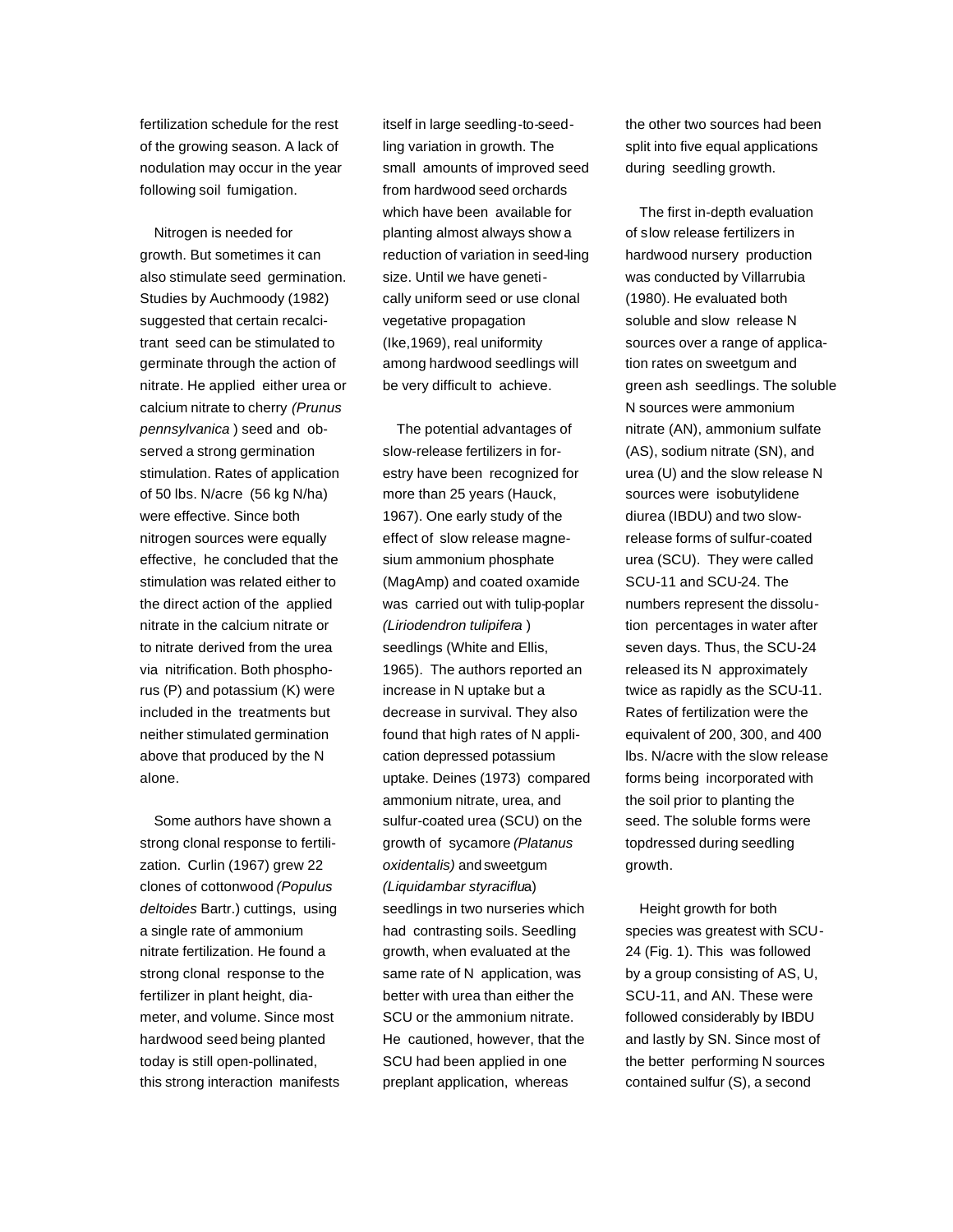experiment was conducted using AS, U, and U plus elemental S (U+S) at the same rate of S as is in the AS. Results were clear, with both height and root collar diameter being significantly greater with the S-containing forms (AS and U+S) than with the U. This response is likely to be soil-specific. However, note the comments on phosphorus below, where S again becomes an important consideration.

The N sources had large effects on soil acidity. At the beginning of the study (before any N fertilizer was applied), the soil in the plots ranged from pH 5.6 to pH 6.5. By September, across all plots, the SN plots averaged above pH 7 while the AS plots were all near pH 4.5.

Results showed that there were no differences in seedling growth attributable to N rate. Thus, the lowest rate tested (200 lbs. N/acre) was adequate and represented a considerable reduction in fertilizer costs, since the highest rate had been the standard for the nursery where the tests were run. Growth response to N source formed two distinct groups with AS, SCU-24, AN, SCU-11, and U being better than IBDU or SN. The AS and SCU-24 gave the best early and rapid growth. This reduced weeding costs due to rapid shade development. Neither source nor rate of N application affected seedbed density of either species.



**Figure 1. Effect of nitrogen source on height of green ash and sweetgum seedling at lifting (data summarized from Villarrubia, 1980).**

The fact that the slow release forms of N were as effective as the soluble forms, and that they were applied all in one application at the beginning of the season, seemed to offer some advantage. However, an assessment of the cost of the materials made it at least as economical to use the soluble forms, even when the added cost of fuel and labor for repeated application were included. In addition, the soluble forms offer the advantage of being flexible in the amount used in any given year. This allows adjustment for yearto- year climatic variation. Currently, several nurseries are doing custom application of soluble N fertilizers that are composed of ammonium nitrate

and urea, with varying amounts of ammonium sulfate or ammonium thiosulfate added.

Finally, the soluble forms offer the possibility of following the results of Ingestad (1989) and progressively increasing the rate of application over the growing season. This may also reduce the total amount of fertilizer needed since quite small application rates are used early in the season. This could have been one reason for the low rate being the best in Villarrubia's (1980) study. He used three different application rates; a light rate in June, a moderate rate in July, and a heavy rate in August.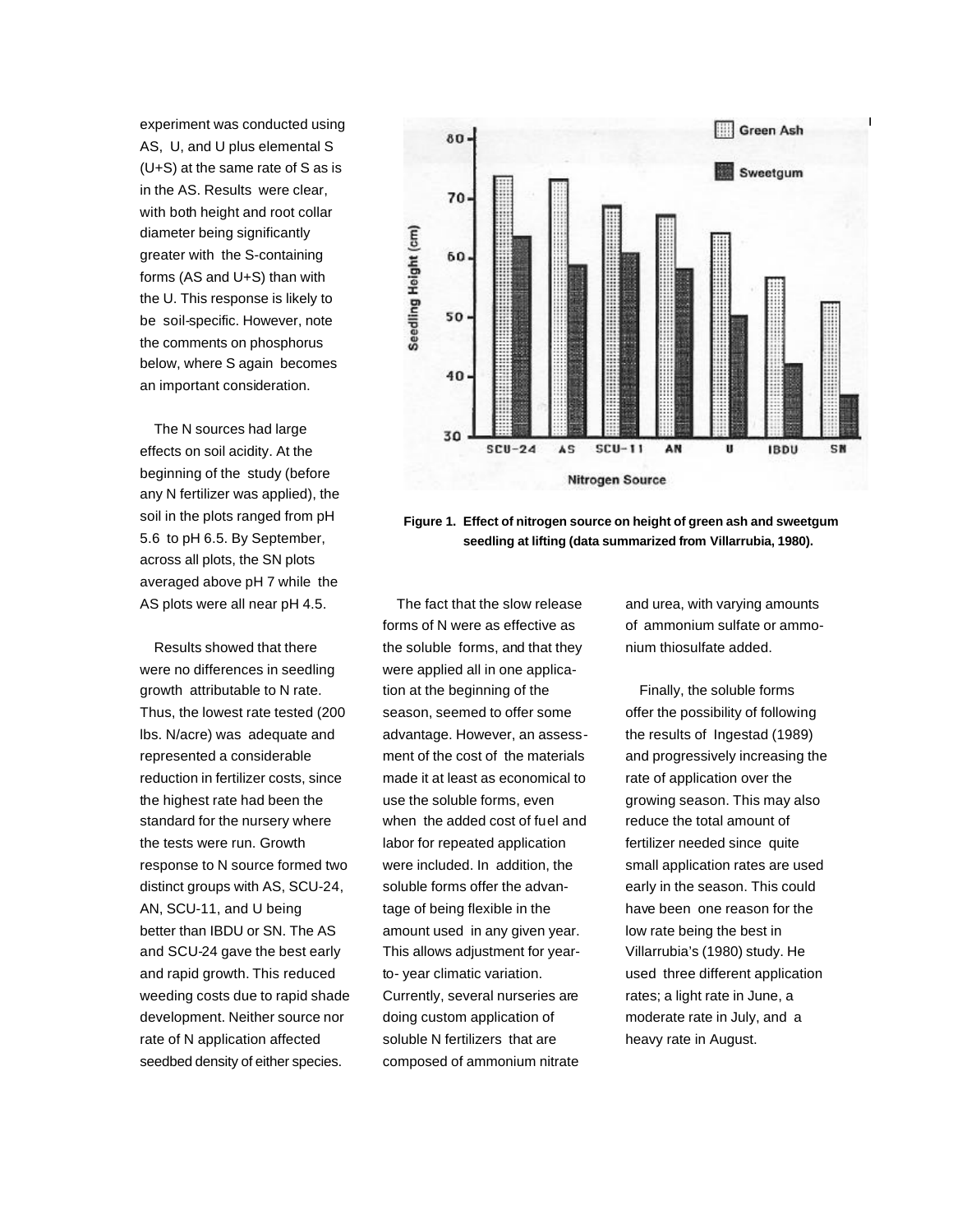## *Phosphorus (P) and sulfur (S)*

In times past, we used ordinary superphosphate (OSP) (0-20-0) as our source of P. Today we use either triple superphosphate (TSP) (0-46-0) or diammonium phos phate (DAP) (18-46-0). All three are acceptable sources of P, but there has been one major change associated with switching away from OSP, and it has nothing to do with P. In the manufacturing of OSP, phosphate ore is reacted with sulfuric acid and the resulting OSP contains plenty of S. In the production of TSP, phosphate ore is reacted with phosphoric acid. Finally, DAP is produced by reacting ammonium hydroxide with phosphoric acid. Thus, neither TSP nor DAP contain any S. As long as OSP was being used nurseries seldom had need for any S additions. Since the switch to TSP and DAP, there has been a frequent need for added S. This is now provided through the use of ammonium sulfate as an N source, gypsum (calcium sulfate) as both a calcium and S source, or the application of elemental S to the soil. Both the ammonium sulfate and elemental S will acidify the soil. Thus, they need to be used with some caution. Gypsum has essentially no effect on soil acidity. All of these sources of P, S, and calcium can be used, when appropriate, on hardwoods. Hardwoods tend to use somewhat more P than conifers.

Lamar and Davey (1988) inoculated green ash seedlings in a nursery with three VAM fungi and had a non-inoculated control. They found that the P content of the foliage was considerably higher than typical coniferous seedlings. There were significant differences among all three VAM fungi and they were all better than the non-inoculated control. This study is described in more detail below, under the topic of mycorrhizae.

#### **Potassium (K)**

Since K is not a structural element in any seedlings and since nearly all sources of K are quite soluble, the only real difference between hardwoods and conifers is that hardwoods use somewhat more K than conifers. However, the difference is usually less than a 25% increase for the hardwoods.

#### **Calcium (Ca)**

Hardwoods tend to use more of almost all nutrient elements than pines, but this is especially true for Ca. According to Gosz (1984), the relative nutrient use by trees in general is  $N > K >$  $Ca > P = Mg = S > Fe = Mn$ . However, some hardwoods, such as poplars, use more Ca than any other nutrient on the list. In general, hardwoods use about twice as much Ca as pines.

#### **Magnesium (Mg)**

According to a review by Leaf (1968), hardwoods tend to use from 50% to 200% as much Mg as pines. Sources of Mg include dolomitic lime, Epsom salts (magnesium sulfate), and a mixture of potassium sulfate and magnesium sulfate which is known by at least three different commercial names. These include: Sul-Po-Mag, K-Mag, and sulfate of potash - magnesia. They are all essentially the same product and may be interchanged without risk.

#### *Micro-elements*

Much less is known about hardwood seedling nutrition in regard to the micro-elements than is known about the macro elements. Table 1 presents a set of generalizations digested from the extensive reporting of Stone (1968) in regard to microelement concentrations in the foliage of many species of trees. In Stone's (1968) original tables, a wider range of values for all of these elements can be found. However, the values in Table 1 represent fairly typical ranges for pine and hardwood seedlings.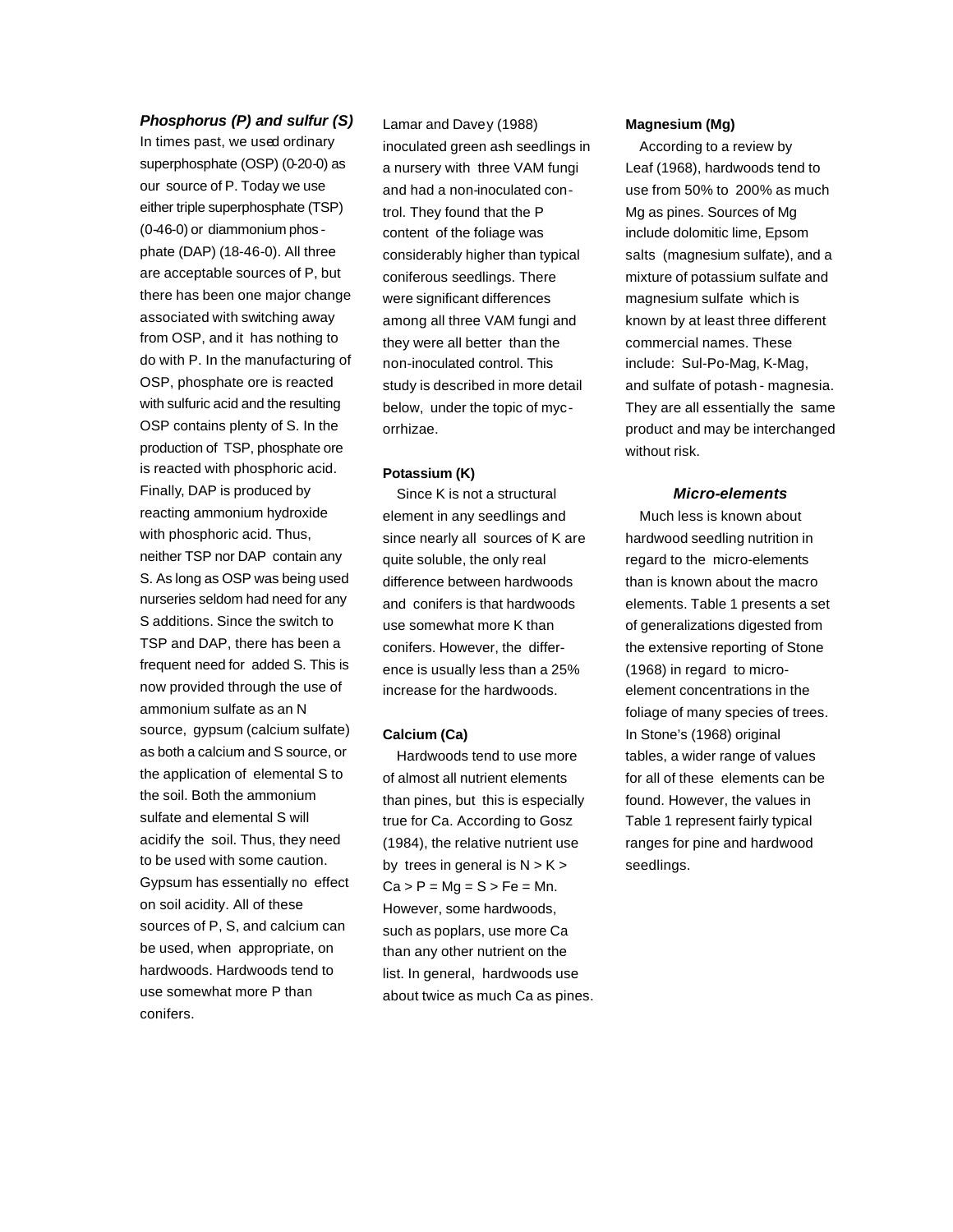**Table 1. Ranges in the foliar concentrations of the micro-elements considered "adequate" for growth of pines and hardwoods.**

| <b>Element</b> | <b>Pines</b><br>(foliar concentration in ppm) | <b>Hardwoods</b> |
|----------------|-----------------------------------------------|------------------|
| Boron          | $15 - 40$                                     | $30 - 60 +$      |
| Copper         | 4 - 8                                         | $5 - 15$         |
| Iron           | $25 - 75$                                     | $80 - 90$        |
| Manganese      | $100 - 400 +$                                 | $200 - 1,000 +$  |
| Molybdenum     | $0.04 - 0.10$                                 | $0.05 - 0.30$    |
| Zinc           | $30 - 50$                                     | $25 - 50$        |

#### *Soil Testing*

Although not restricted to hardwood seedling production, it is useful to mention problems and benefits associated with soil testing. Analyzing foliage for nutrients or soil for total nutrients, while requiring good analytical chemistry, is very little trouble. On the other hand, attempting to chemically simulate in a few minutes what tree seedlings (or any other crop) will be able to extract from a soil over a whole growing season is very complex. Over the years, a number of extracting solutions has been developed for this purpose. Some are as simple as hot water which is used to extract available boron and some are quite complex, such as the Mehlich 3 extractant. The best extractant to use in any given region is still a matter for some debate. Most extractants have been named for their developer and this causes problems with pride, if not chemistry. Some typical extractants are known as

Bray 1, Bray 2, Mehlich 1, Mehlich 2, Mehlich 3, Morgan, Olsen, and Truog. All but the Olsen extractant were developed for acidic soils such as exist in nearly all nurseries represented at this meeting. The Olsen extractant was developed specifically for alkaline soils.

The second aspect of the soil testing process is determining the amount of the various elements in the extract. Again, that is very routine chemistry. Finally, once we have the soil test data in hand, we get to the really tricky part of the process and that is interpreting the results in relation to the growth of some specific crop. In many states, a great deal of effort has gone into the process of correlating crop growth and yield with specific soil test levels and developing guidelines for correcting deficiencies or maximizing yield without wasting money or risking environmental pollution. Unfortunately, nearly all soil testing facilities have been developed for agronomic

crops. Some work has been done with orchard tree crops, but that is about as close as we get to forest tree seedlings. One nurs ery manager once told me that his state soil testing lab could give him very precise sugges tions for his cover crop but had no idea what to tell him about his trees.

Finally, different soil testing labs use very different ways of reporting the results that they obtain. Some express values as pounds per acre, some as parts per million, some as milliequivalents per 100 grams of soil, some as an index value, and some are based on a volume of soil rather than a weight of soil. By the time you consider all the different extractants that might be used and all the different ways in which the results may be reported, it becomes a nightmare trying to do anything on a regional basis.

Because of the apparent babel created by the use of various soil extractants and the variety of ways of reporting results of soil analysis, a special committee, within the Auburn Nursery Co-op, was set up to try to deal with this confusion. The first decision was to select one laboratory to do all testing. This would at least eliminate the myriad of methods and results expression. No state lab was in a position, logistically or legally, to run soil tests for land owners across states from Texas to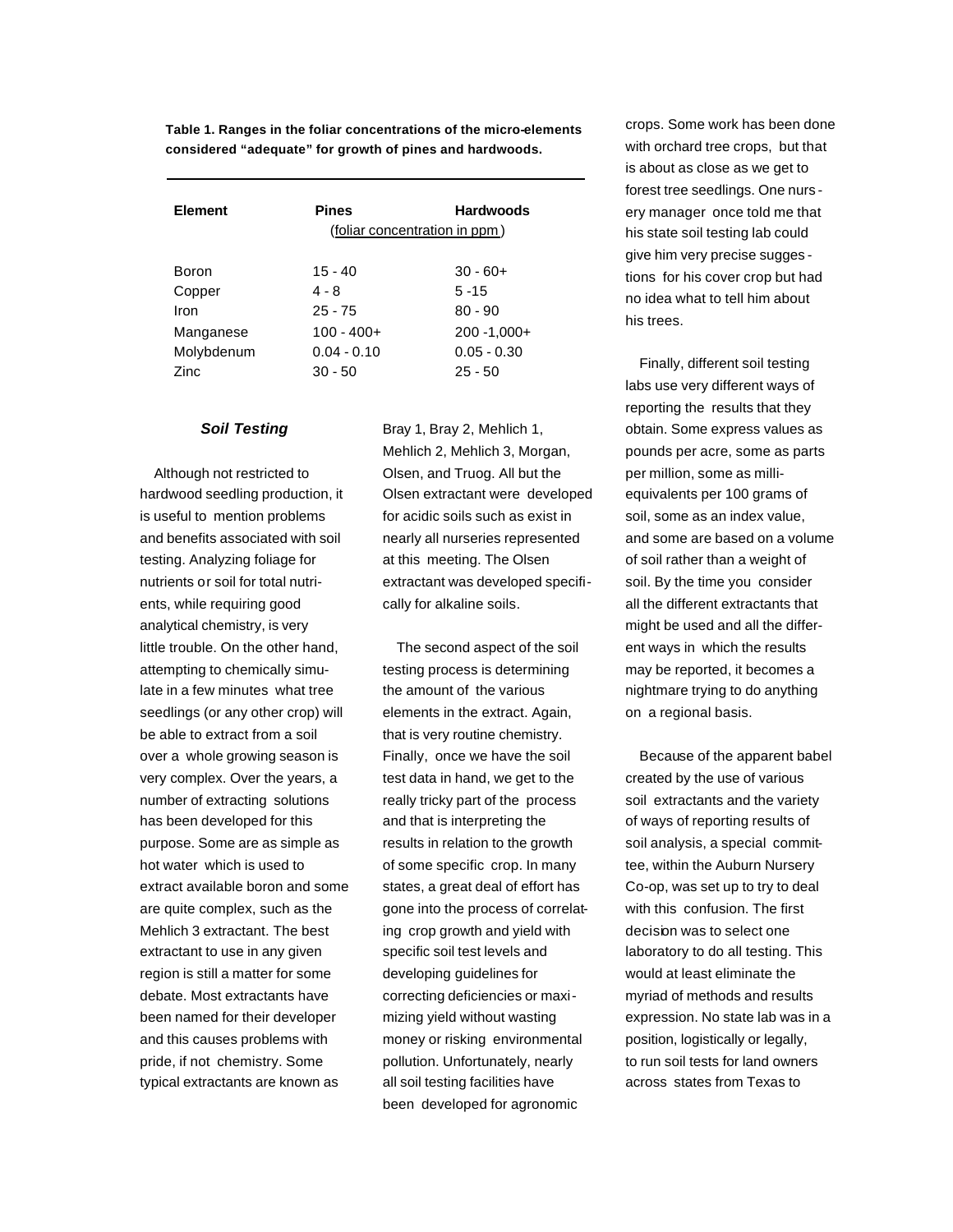Virginia. Consequently one commercial lab was selected and most nurseries with in the Co-op and several outside the Co-op have used this lab since the fall of 1981. By having all of the interpretation done at one location, we have built up a very substantial data bank, both in terms of soil test values, and more importantly, in terms of efficient soil management. Many nurseries in the southern region have reached the point of routine fertilization with only occasional significant adjustments of specific nutrients, soil acidity, or organic matter. The hope has been from the beginning that we could improve seedling quality and at the same time reduce seedling production costs.

## *Soil Physical Properties*

#### **Texture**

Soil texture is an important criterion when selecting a nurs ery site. Ideally, pine nurseries should be located on fine sands. Coarser sands have low water and nutrient-holding capacities. Hardwood nurseries should be located on loamy sands. Finer textured soils may be fertile and hold water well but they often present severe difficulties during lifting. Root loss is often extreme and the resulting survival of seedlings in the field is reduced. There are a very few nurseries located on almost pure silt (<5% clay) on loess soils near the Mississippi River that

seem to have the best of both conditions. However, just a little more clay (5 - 10%) and these soils become nearly useless for seedling production.

## **Bulk density and soil compaction**

The emergence of germinated seed from soil is affected by mechanical resistance of the soil to seedling root penetration, and by restriction of the exchange of oxygen and carbon dioxide in the seed zone (Chancellor, 1977). He reported that emergence of cotton seedlings, which are very similar to many hardwood seedlings, was directly related to air permeability of the soil and inversely related to mechanical impedance. These effects restrict root extension in the soil and as a consequence of that, the availability of water to the developing seedling. During germination and emergence, nutrient availability is not a significant problem since the very young plant is still depending on the seed for nutrients and energy. Once germination and emergence are completed and the seed energy has been used, nutrient availability becomes an additional concern. Chancellor (1977) concluded that when water is at all limiting, soil compaction reduces water and nutrient uptake. Compaction reduces seedling survival in the seedbed.

Most problems related to mechanical impedance in the nursery are related to soil compaction caused by equipment travel. The nursery manager should instruct all equipment operators to use only the paths between beds, with almost no exceptions. I have observed poor growth of cover crop in a field that had been in seedlings the year before. The poor growth was easily identified as tractor traffic diagonally across the field during lifting. Even one or two passes with a tractor leaves compaction that is difficult to totally erase during the next cycle of land preparation. The susceptibility of soil to compaction is directly related to the moisture content up to near saturation. Unfortunately, the soil is frequently very moist during the lifting season. The compacting force of a tractor tire destroys the large pores in the soil and these pores are primarily responsible for air entry into the soil and carbon dioxide escape.

Compaction leads to a high soil bulk density. The bulk density of a soil is related to its texture and organic matter content. Mitchell, et al. (1982) subjected loblolly pine seed-lings to growth in a forest soil which had been compacted to various imposed bulk densities up to 2.0 g/mL. This was done in a greenhouse where other conditions could be kept constant. Root and top growth were not greatly affected until a bulk density of 1.5 was reached. All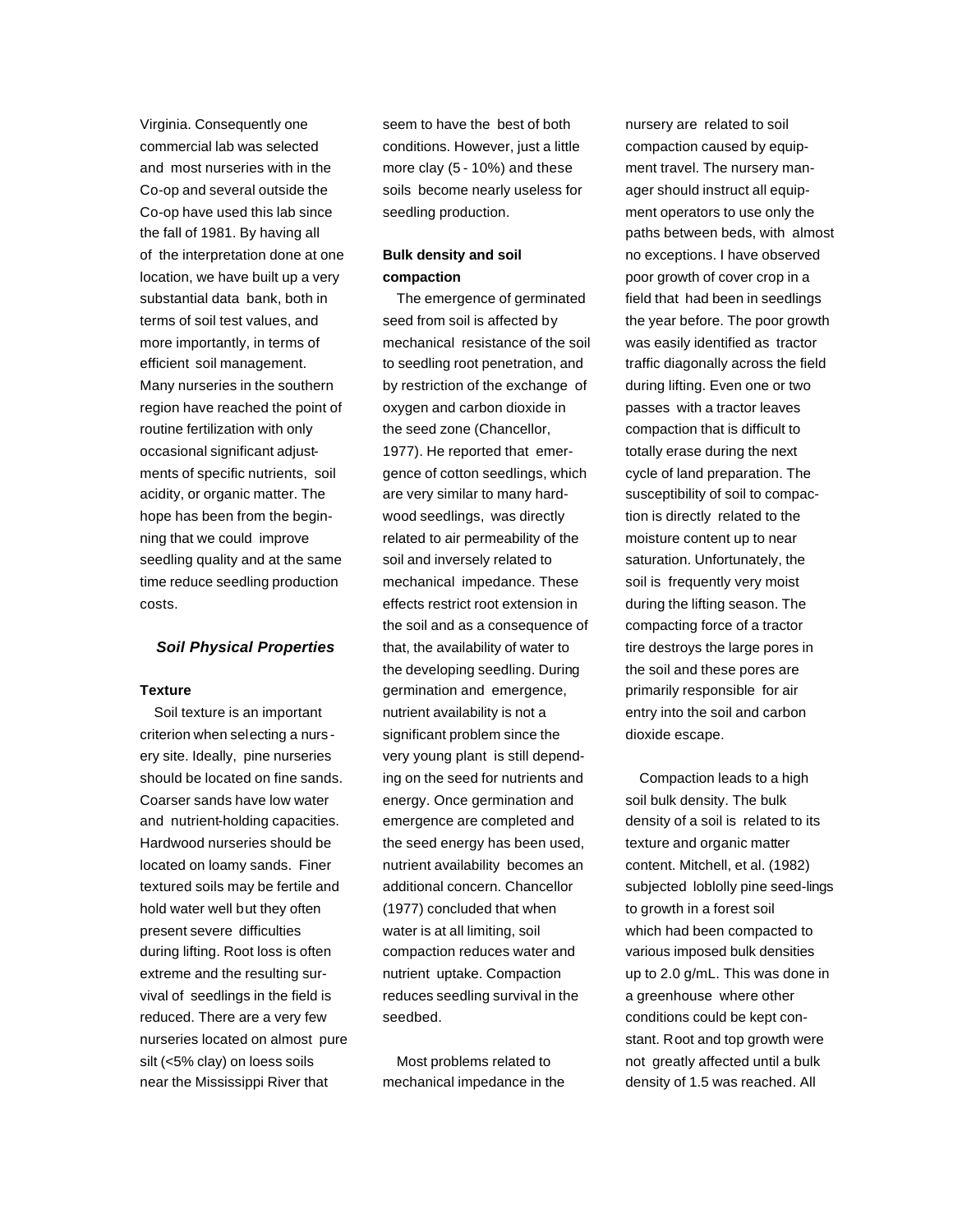higher bulk densities had strong, increasingly deleterious, effects on root growth, nutrient uptake, and top growth. At bulk densities of 1.9 and 2.0, growth nearly ceased. No comparable study with hardwood seedlings is known but practical observation has shown the general concept to hold. In one nursery in Virginia, high bulk density caused by equipment compaction has been found to be directly detrimental to sweetgum seedling growth in an otherwise excellent soil. There is an inverse relation between seedling growth and soil bulk density. Since soil compaction is never uniform, it also leads to increased variability in seedling size and quality. Each soil has a natural bulk density and it is affected by both texture and organic matter content. Sands have a naturally higher bulk density than clays. Daddow and Warrington (1983) have provided a very useful guide to growth-limiting soil bulk densities as influenced by soil texture. Their results show that texture must be considered when trying to decide whether excessive compaction has occurred to any given soil.

#### **Temperature**

Mycorrhizal and non-mycorrhizal green ash seedlings were grown at various root temperatures (7.5° - 20° C) (45° - 68° F) to determine temperature effects on leaf area, seedling height, and biomass production (Anderson et al. 1987). Leaf area was greater

in mycorrhizal than non-mycorrhizal seedlings at all temperatures and the relative difference was greater at low temperatures. Phosphorus concentrations in roots and leaves did not differ between mycorrhizal and nonmycorrhizal seedlings. However, because of the significantly greater growth of the mycorrhizal seedlings, the P content of the mycorrhizal seedlings was always higher. The authors concluded that the mycorrhizal fungus used as inoculum *(Glomus etunicatu*m) actively stimulates green ash growth at moderately low root temperatures.

Soil temperature also directly influences all reactions in the soil. There is a general temperature quotient,  $Q$  10 = 2, which indicates that for every 10° C (18° F) increase or decrease in temperature, reaction rates will either double or be cut in half. For most chemical reactions this holds for all temperatures above freezing. For biological systems, the quotient only holds within the temperature range in which any given organism will grow reasonably well. However, it does help us understand some of the nutrient and organic matter dynamics in the soil. For example, organic matter breaks down much more rapidly in southern nurseries than it does in those in the northeast. Not only does the soil reach somewhat higher temperatures in the south, it remains well above freezing for most (in some

locations, all) of the year. Thus,  $Q$  10 = 2 tells us that the oxidation of soil organic matter will be considerably greater in the south. And in fact it is greater. The equilibrium organic matter content of sandy nursery soils in the south is generally well below 2 %. By contrast, the nursery soils of the Pacific Northwest frequently have equilibrium organic matter levels around 8%. One might expect that because of higher temperatures during the growing season, growth (photosynthesis) should be much higher in the South. Actually, it is much higher - but unfortunately- so is respiration. Thus net growth is not as much higher than might be thought at first. In fact, most of the greater growth in the South can be attributed to a longer growing season rather than to a warmer one.

Red oak seedlings were grown in a greenhouse at varying day/night soil temperatures (Larson,1970). No single temperature was optimum for root growth but roots grew well at a constant 24° C (75° F). There was some decrease in root growth at 18° and 29° C (64° and 84° F). Shoot growth remained favorable at 29° C but was severely limited below 18° C regardless of a favorable air temperature. The total daily degree hours of soil heat was found to be more important for seedling growth than the difference between day and night temperatures.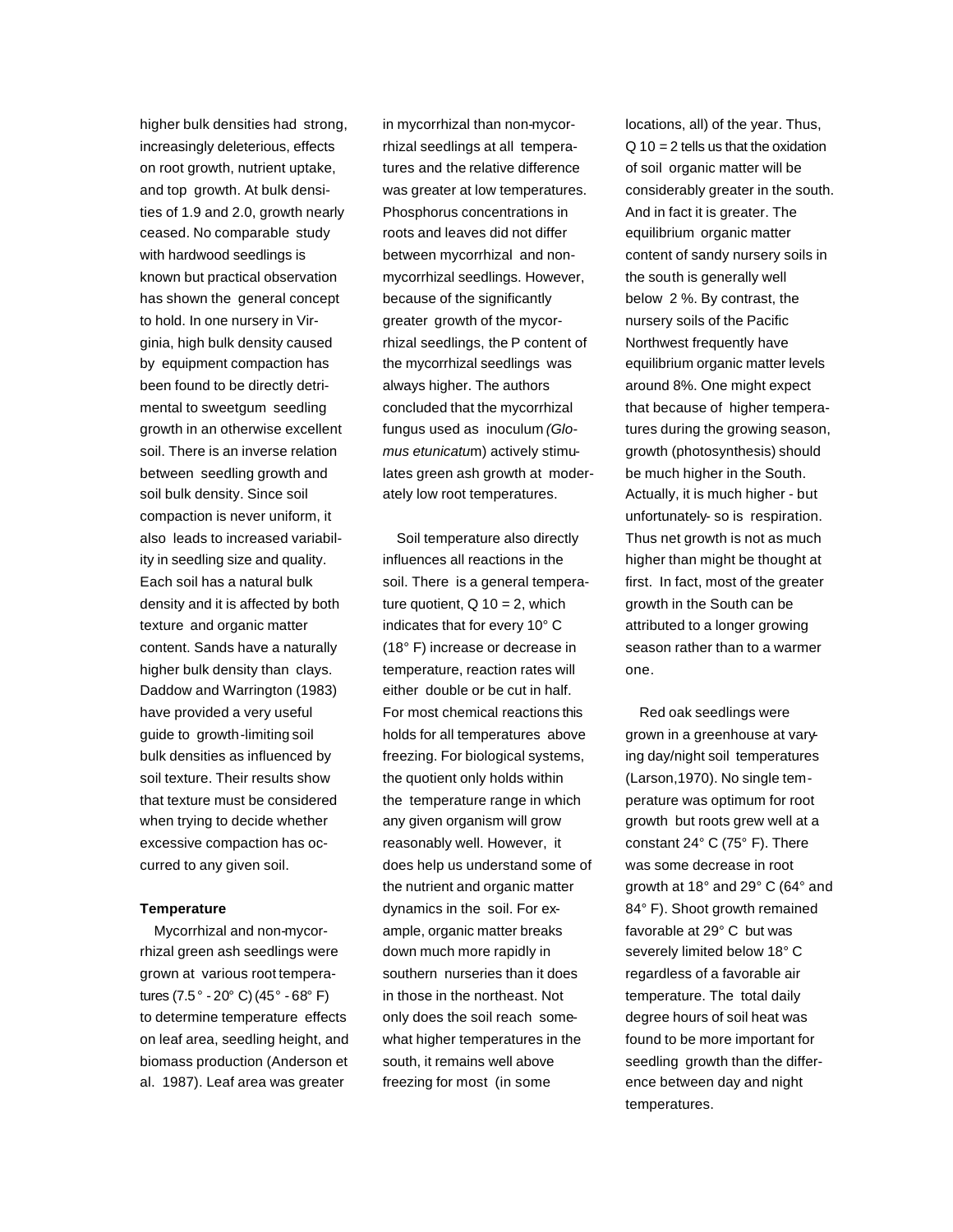## **Rooting depth**

Rooting depth of seedlings is directly related to seedling growth. Soil depth may be actual depth or effective depth. Actual depth may be limited by a physical barrier to root growth, such as an old plow pan, or it may be effectively shallow due to a high water table or lack of oxygen penetration below a certain depth. In the latter cases there is no physical barrier to downward root growth but roots are nonetheless prevented from rooting to the desired depth.

#### *Mycorrhizae*

Most species of trees are either ectomycorrhizal or endomycorrhizal. A few spe-cies, however, can form either type. This was postulated by Lodge (1985) to offer possible advantages to those species when outplanted on variable sites. Eastern cottonwood is one species which can form both types. The results of Lodge's study showed that endomycorrhizae were prevalent on both dry and wet soils whereas ectomycorrhizal seedlings were the norm on moderately moist sites. Fine soil texture and elevated levels of soil P and K were all positively correlated with ectomycorrhiza formation and negatively correlated with endomycorrhiza formation. Evidence was found for antagonism among ecto- and endomycorrhizal fungi. In addition to cottonwood, oaks and

some leguminous tree species can form either type. In general, where the option exists, superior growth of the seedlings is associated with the formation of ectomycorrhizae. However, with all known tree species, growth of mycorrhizal seedlings of either type significantly exceeds the growth of non-mycorrhizal seedlings. Also, within either type, there are important interactions between tree species and mycorrhizal species. This probably even extends to the genotype of both. However, this has not been well investigated. Tree genotype and fungus species interactions were studied for Douglas -fir by Lambeth (1979) in the phytotron and found to be important.

The effect of soil fumigation on subsequent pine seedling growth and ectomycorrhiza development has been studied fairly extensively. Snyder (1984) studied these factors as they affect sweetgum seedling growth and endomycorrhiza development. Fumigation was with 350 lbs./acre of MC-2. The concern was that while the inoculum of ectomycorrhizal fungi is air-borne and soil reinfection is fairly rapid after fumigation, endomycorrhizal fungi have spores that are only soil-borne. Thus, if fumigation damages them significantly, reinoculation can be a slow process. Snyder's results showed that sweetgum seedlings that were grown on first year,

spring-fumigated soil were smaller in root collar diameter (RCD) and had lower mycorrhizal infection through much of the growing season than seedlings grown on non-fumigated soil. By lifting time, there was no significant difference in RCD's, but mycorrhizal development was still low. Graded seedlings were outplanted and after a year in the field those seedlings that had been grown on the non-fumigated soil did have larger RCD's than those grown on the fumigated soil.

One possible way to increase the endomycorrhizal inoculum in the soil might be through the growth of cover crops between fumigation and the seedling crop. This was investigated by testing both one summer and several winter cover crops and comparing them with summer fallow. Soil potassium level dropped significantly after the summer fallow and the subsequent sweetgum crop had the lowest mycorrhizal infection. The summer cover crop did not influence the mycorrhizal development of the winter cover but the winter cover did influence the subsequent sweetgum seedling crop. The best result was with a winter cover crop of rye and the poorest following lupine. Sweetgum seedlings grown after a summer cover crop of sudax were significantly taller then those grown after a fallow treatment. In a second study, sweetgum seedlings were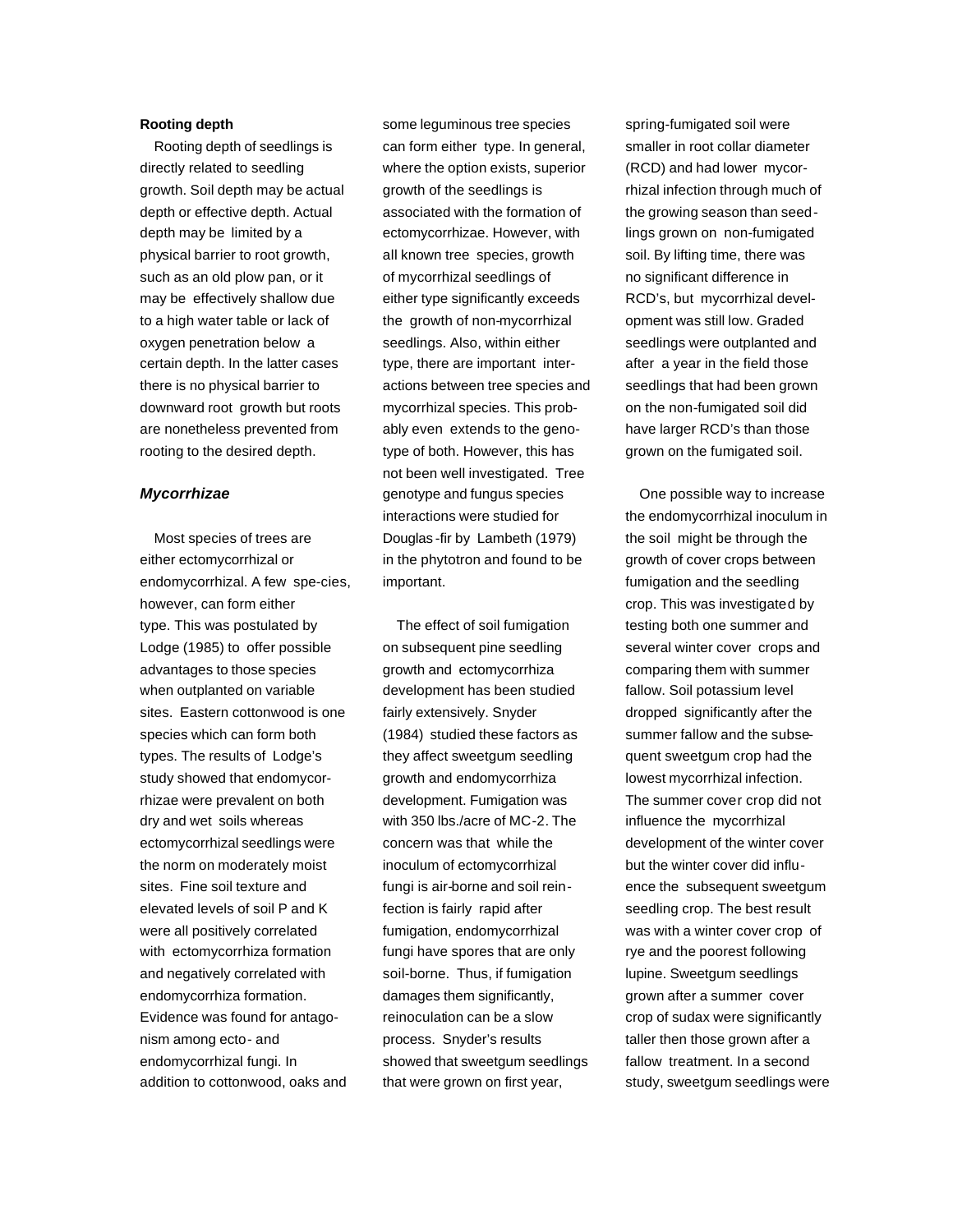grown in soil which had produced a crop of ectomycorrhizal water/willow oaks the previous summer. Mycorrhizal development was lower in those sweetgum seedlings than in any of the previous tests following endomycorrhizal cover crops. Thus, the possibility exists that a single crop of ectomycorrhizal seedlings may significantly lower the inoculum potential of endomycorrhizal fungi. Further elucidation is needed on that subject.

There has been some evidence that high soil fertility, especially high phosphorus levels will reduce or even eliminate mycorrhiza development. Also, there has been speculation that vesicular- arbuscular mycorrhizal (VAM) fungi that might be effective in the high fertility environment of the nursery would not be functional in the low fertility environment of forest plantings. In order to study these potential problems, Lamar and Davey (1988) isolated three VAM fungi from roots of green ash trees in a low fertility (5-7 ppm P) forest soil and used them for inoculation of green ash seedlings in a high fertility (148 ppm P) nursery soil. Inoculation with these fungi significantly increased seedling heights, RCD's, dry matter accumulation, and phosphorus uptake, relative to control seedlings. Control seedlings received the same treatments except for the VAM

fungal inoculation. Seedbeds had been fumigated with MC-2 at 300 lbs/acre. There was a significant positive correlation between foliar P concentration and percent root infection. These results provide evidence that there are VAM fungi that are capable of functioning effectively under either high or low soil fertility. That should be good news to those nursery managers producing planting stock in fertile nursery soil for outplanting in infertile forest soil. The authors concluded that the growth stimulation was probably eventually limited by the low potassium level in the nursery soil being used rather than by excessive P accumulation.

#### **Facultative relationships**

Some few tree species have the ability to form either ecto- or endomycorrhizae. It has been postulated that such an ability should offer some ecological advantage. Cottonwood *(Populus deltoides)* is one such species. A series of experiments were run with cottonwood to define this possibility (Lodge, 1985). Endomycorrhiza infection occurred under very dry or very wet conditions while ectomycorrhiza formation predominated under moderate moisture levels. Soil properties that were positively correlated with ectomycorrhiza formation and negatively correlated with endomycorrhiza formation were

fine texture, potassium level, and phosphorus level. Lodge (1985) found evidence for antagonism between ectomycorrhizal and endomycorrhizal fungi.

## *Seedbed Density*

Hardwood seedbed density varies by species, but it is almost always considerably lower than the conifers (longleaf pine is an exception). Then, since we irrigate and fertilize on an area basis, and the need for both water and fertilizer is greater on an area basis than for pines, the cost per seedling goes up considerably. Typically, the relative cost for nitrogen fertilizer for a single hardwood seedling is approximately 2.5 times as high as for one pine seedling. Likewise, the cost for water is about 3.3 times as great. Thus, it should be no surprise that the price to the purchaser is at least three times as high for hardwoods as it is for pines.

#### **Vegetative Propagation**

For several tropical hardwoods, it has been found advantageous to grow seedlings in the nursery and then just immediately before or after lifting, remove the top, leaving a root system with a stem about 6 inches (15 cm) long. This is often called a "false cutting" because it looks like a cutting after planting in the field but it has the advantage of having a fully developed root system.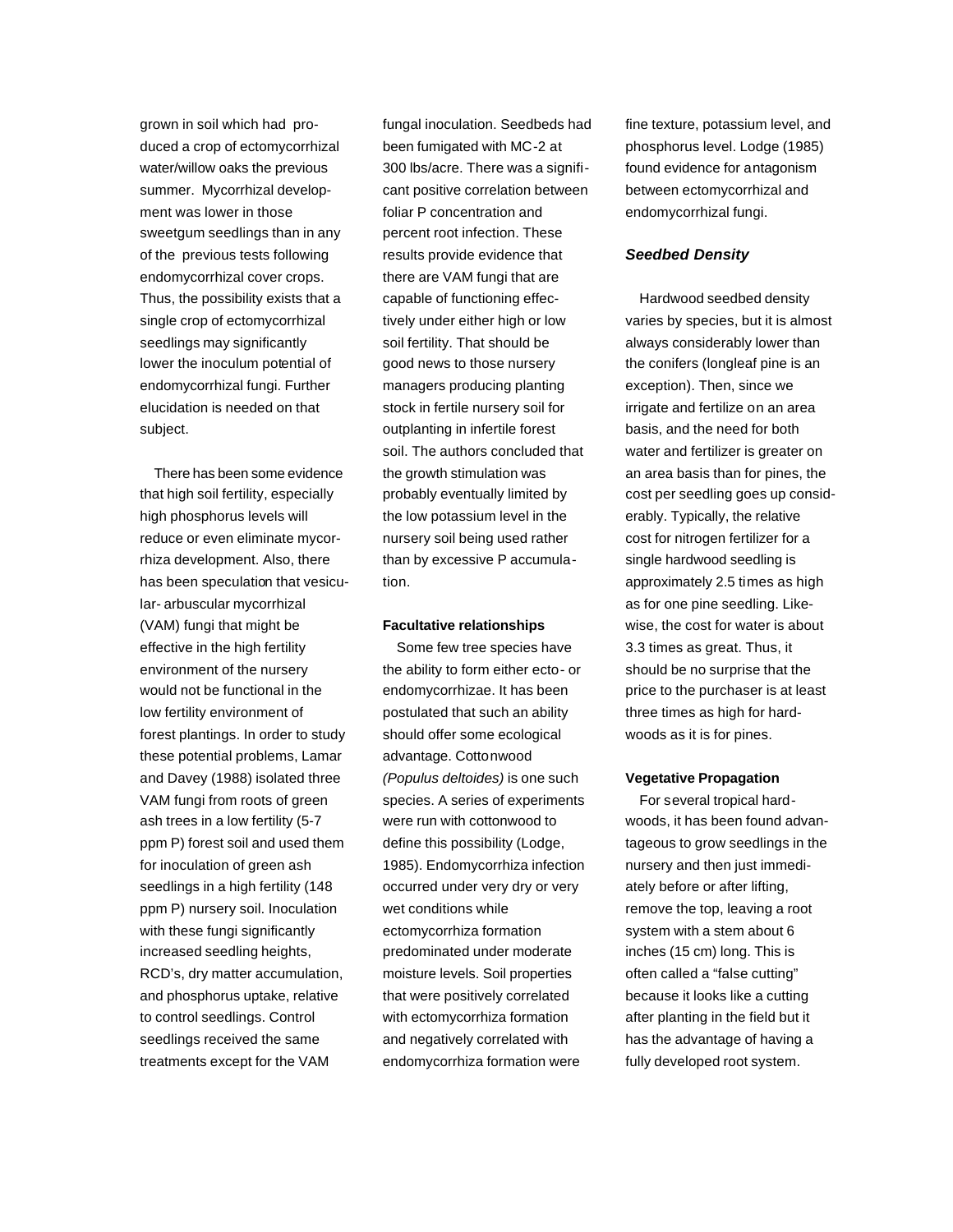Such trees can be produced as bare-root stock and survive very well where there is no dormant season. In the nursery, such planting stock can be grown either from seed or vegetatively produced from true cuttings. This last technique allows taking maximum advantage of any superior trees.

In more temperate regions, vegetative propagation has usually involved growing several coppice rotations on established root systems. The sprouts are then converted into true cuttings for establishment in the field. The fertility management of such cutting gardens in the nursery varies somewhat from seedling production. First the plant density is greatly reduced while the root systems are greatly enlarged. The frequency of fertilization of such trees can be reduced while the size of individual fertilizations can be increased over those typical for seedling production. Total nutrient demands for such trees are usually 10 to 25% greater than for seedlings of the same species. Superior selections of several hardwood species can be advantageously propagated by this method. These commonly include various poplars, ash, and sycamore.

## **LITERATURE CITED**

- Anderson, C.P., E.l.Sucoff, and R.K.Dixon. 1987. The influence of low soil temperature on the growth of vesiculararbuscular mycorrhizal *Fraxinus pennsylvanic*a. Can. J. For. Res. 17:951 -956.
- Auchmoody, L.R. 1982. Fertilization of young Allegheny hardwoods. Ph.D. dissertation. North Carolina State University. Raleigh, NC, 75 p.
- Chancellor, W.J. 1977. Compaction of soil by agricultural equipment. Univ. Calif., Div. Agr. Sci. Bull. 1881. 53 p.
- Curlin, J.W. 1967. Clonal differences in yield response of *Populus deltoides* to nitrogen fertilization. Soil Sci. Soc. Amer. Proc. 31 :276-280.
- Daddow, R.L. and G.E. Warrington. 1983. Growthlimiting soil bulk densities as influenced by soil texture. USDA For. Serv., Fort Collins, CO. Water System Development Group, WSDG-TN-00005. 17 p.
- Deines, J. 1973. The effect of fertilization on the growth and development of 1-0 sycamore *(Platanus occidentalis* L.), sweetgum *(Liquidambar styraciflua* L.), and green ash *(Fraxinus pennsylvanica* Marsh.) seedlings. M. S. thesis, North Carolina State

University, Raleigh, NC, 80p. Ike, A.L. 1969. The influence of soil texture on the growth of American sycamore *(Platanus occidentalis* L.). Ph.D. dissertation, North Carolina State University, Raleigh, NC, 71 p.

- Ingestad, T. 1989. Defined nutrient additions to plants - a theory and its application. Proc. Marcus Wallenbery Found. Symp. 6:5-19.
- Lamar, R.T. and C.B.Davey. 1988. Comparative effectivity of three *Fraxinus pennsylvanica* Marsh. vesicular-arbuscular mycorrhizal fungi in a high phosphorus nursery soil. New Phytol.109:171 -181.
- Lambeth, C.C. 1979. Interaction of Douglas -fir *(Pseudotsuga menziesii* (Mirb.) Franco) fullsib families with field and phytotron environments. Ph.D. dissertation, North Carolina State University, Raleigh, NC, 83 p.
- Larson, M.M. 1970. Root regeneration and early growth of red oak seedlings: influence of soil temperature. For. Sci.16:442-446.
- Lodge, D.J. 1985. The ecology of ecto- and endomycorrhizal fungi associated with eastern cottonwood roots. Ph.D. dissertation, North Carolina State University, Raleigh, NC, 201 p.